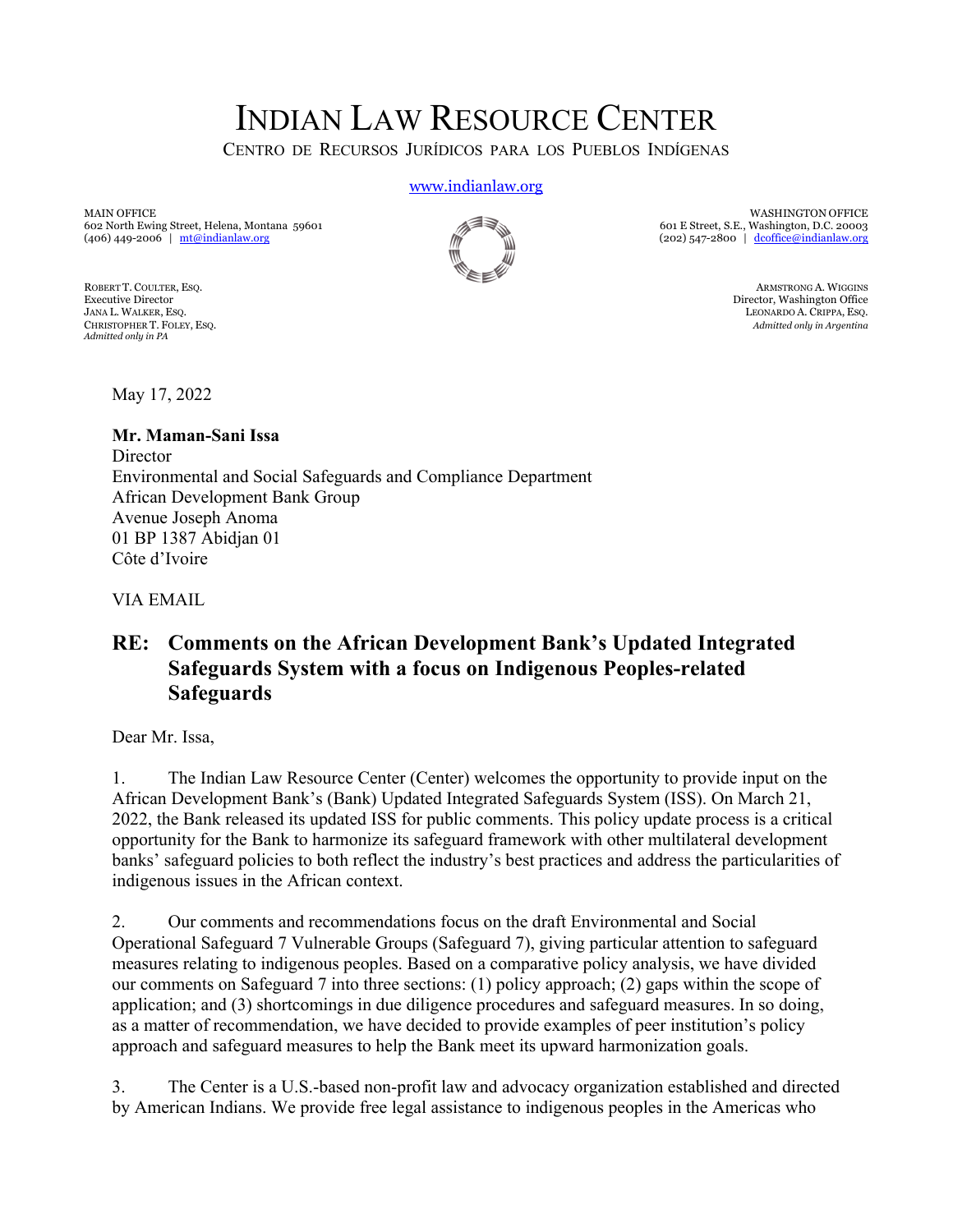are working to protect their lands, resources, human rights, environment, and cultural heritage. The Center has been advocating for better international law standards and policies on indigenous peoples within international organizations, including the United Nations and the World Bank Group, since 1980. For further information about our policy advocacy work, see https://indianlaw.org/projects/mdb.

## **I** ½ **Safeguard 7's Policy Approach**

4. Generally, Safeguard 7's structure and safeguard measures follow those of peer institution's stand-alone indigenous peoples' policies. However, the Bank's attempt of making of this policy an umbrella policy to address all "Vulnerable Groups," including indigenous peoples, dilutes the strong indigenous peoples-focused safeguard protections contained in Safeguard 7.

5. We recommend the Bank rename Safeguard 7, adding "Indigenous Peoples" into its title so that it reads "Indigenous Peoples and Vulnerable Groups." The Bank should also develop a guidance note focusing exclusively on indigenous peoples. In addition, we recommend it devise safeguards measures to address the particularities that both indigenous peoples and vulnerable groups have within the African context. In so doing, the Bank will undertake the same policy development path that global (e.g., the World Bank, and the International Finance Corporation) and regional multilateral development banks (e.g., the Inter-American Development Bank, the European Bank for Reconstruction and Development, and the Asian Infrastructure Investment Bank) have been building for more than four decades.

6. Since the 1980s, a standalone indigenous peoples' policy has been the standard practice among multilateral development banks. In 1982, the World Bank led the effort by adopting its "Tribal Policy" (Operational Manual Statement 2.34 "Tribal People in Bank-financed Projects") because of two reasons: (1) "failure to design components of projects to benefit these poorest of the poor in developing member nations widens the gap between nationals and the tribal peoples, and may even result in the destruction of the tribal peoples;"<sup>1</sup> and (2) "failure to understand customary tribal rights to land will result in considerable implementation delays... Tribal groups may also, at some future date, resort to legal actions to claim reinstatement of their original territories or compensation for loss of these lands, if acquired in a manner inconsistent with acceptable customary laws and practice."<sup>2</sup> Simply stated, the lack of a standalone indigenous peoples policy encourages undue risks: the risk that the Bank will harm indigenous peoples; and risk that Bank-funded projects will be delayed or fail due to legal challenges.

7. The World Bank has embarked in –at least—two review processes to strengthen its standalone Indigenous Peoples Policy. In all three reviews, the World Bank renamed it to reflect its evolving policy approach to indigenous peoples. For example, in 2005, the policy was renamed as Operational Policy 4.10 Indigenous Peoples and updated to reflect best practices.3 In 2017, the policy was renamed again as Environmental and Social Standard 7 Indigenous Peoples/Sub-Saharan African Historically Underserved Traditional Local Communities and updated to address emerging issues and

<sup>1</sup> Robert Goodland, et. al, *Tribal People and Economic Development: Ecological Considerations*, *in* U.S. Congress' House of Representatives, Hearings before the Subcommittee on International Development Institutions and Finance of the Committee on Banking, Finance and Urban Affairs, 98th Congress, 1st Session (June 28 & 29, 1983), p. 548.  $<sup>2</sup>$  *Ibid.*</sup>

<sup>3</sup> World Bank, *OP 4-10 Indigenous Peoples* (July 2005), http://web.worldbank.org/archive/website01541/WEB/0\_\_- 2043.HTM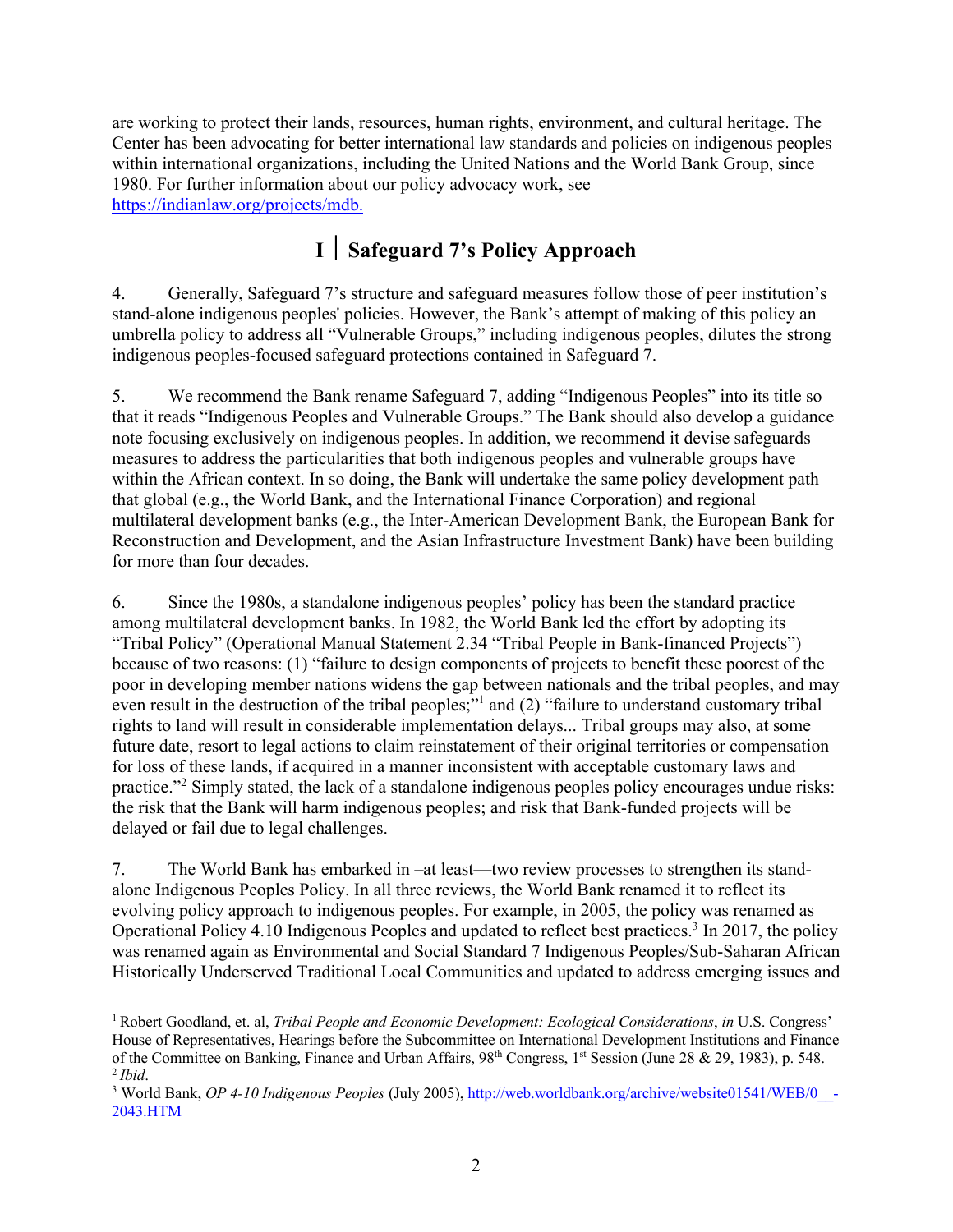the particularities of indigenous peoples in different regions, especially in the African and American contexts.<sup>4</sup>

8. The World Bank's four-decades-long policy approach to indigenous issues became the foundation for all global (e.g., the International Finance Corporation<sup>5</sup>) and regional multilateral development banks (e.g., the Asian Infrastructure Investment Bank, $<sup>6</sup>$  the European Bank for</sup> Reconstruction and Development,<sup>7</sup> and the Inter-American Development Bank<sup>8</sup>). All these regional peer institutions have both developed their own standalone indigenous peoples' policy and updated it to reflect best practices and address regional indigenous particularities.

9. Renaming Safeguard 7 to explicitly refer to indigenous peoples and vulnerable groups will show the Bank's capability to adjust its approach to address both peer institution's policy approach and borrowing countries' new national laws recognizing the rights of indigenous peoples. The Republic of Congo has adopted a law that promotes and protects the rights of indigenous peoples.<sup>9</sup> The Democratic Republic of Congo has also attempted to pass legislation recognizing the rights of indigenous peoples, though it is currently in front of the Senate, there is hope that it will soon be sent to the President to be signed.<sup>10</sup> The Central African Republic<sup>11</sup> ratified the International Labor Organization Convention No. 169 recognizing the full measure of human rights of indigenous peoples. The Bank has the opportunity to follow these countries work in recognizing the rights of indigenous people in Africa as distinctive, legal, social, and political entities.

https://idbdocs.iadb.org/wsdocs/getdocument.aspx?docnum=EZSHARE-110529158-160, p. 76-83.

<sup>4</sup> World Bank, *Environmental and Social Standard 7 Indigenous Peoples/Sub-Saharan African Historically Underserved Traditional Local Communities*, *in* The World Bank Environmental and Social Framework (2017), https://thedocs.worldbank.org/en/doc/837721522762050108-

<sup>0290022018/</sup>original/ESFFramework.pdf#page=89&zoom=80

<sup>5</sup> International Finance Corporation, *Performance Standard 7 Indigenous Peoples* (January 1, 2012), https://www.ifc.org/wps/wcm/connect/3274df05-7597-4cd3-83d9-

<sup>2</sup>aca293e69ab/PS7\_English\_2012.pdf?MOD=AJPERES&CVID=jiVQI.D

<sup>6</sup> Asian Infrastructure Investment Bank, *Environmental and Social Standard 3 Indigenous Peoples*, *in* Environmental and Social Framework (Approved February 2016) (Amended February 2019 and May 2021),

https://www.aiib.org/en/policies-strategies/\_download/environment-framework/AIIB-Revised-Environmental-and-Social-Framework-ESF-May-2021-final.pdf, p. 71-76.

<sup>&</sup>lt;sup>7</sup> European Bank for Reconstruction and Development, *Performance Requirement 7 Indigenous Peoples* (December 2, 2020), https://www.ebrd.com/downloads/about/sustainability/ESP\_PR07\_Eng.pdf

<sup>8</sup> Inter-American Development Bank, *Environmental and Social Performance Standard 7 Indigenous Peoples*, *in* Environmental and Social Framework (September 2020),

<sup>&</sup>lt;sup>9</sup> Journal officiel de la Republique du Congo, Loi n° 5 - 2011 du 25 février 2011 (March 3, 2011) N° 09-2011 p. 315-318.

<sup>10</sup> *See*, Assemblee Nationale République Démocratique du Congo, *Proposition de Loi Portant Protection et Promotion des Droits des Peuples Autochtones Pygmees*, (April 2021) 3ème Législature de la 3ème République. *See also*, European Network for Central Africa, *Press Release - Victory for civil society in the DRC: Adoption of the law on the protection of indigenous Pygmy peoples and launch of the PEUPLE project* (May 5, 2021)

https://www.eurac-network.org/en/press-releases/press-release-victory-civil-society-drc-adoption-law-protectionindigenous-pygmy; United Nations, *New Congolese law 'significant' step for indigenous rights – UN expert* (January 7, 2011) https://news.un.org/en/story/2011/01/363622-new-congolese-law-significant-step-indigenousrights-un-expert. 11 "CAR voted in favour of the UN Declaration on the Rights of Indigenous Peoples in September 2007 and ratified

ILO Convention 169 in August 2010. It was the first and only African State to ratify this Convention. On 11 August 2011, under the terms of the ILO Constitution, the Convention entered into force." International Work for Indigenous Affairs *The Indigenous World 2021: Central African Republic,* (March 18, 2021) https://iwgia.org/en/central-african-republic/4209-iw-2021-central-african-republic.html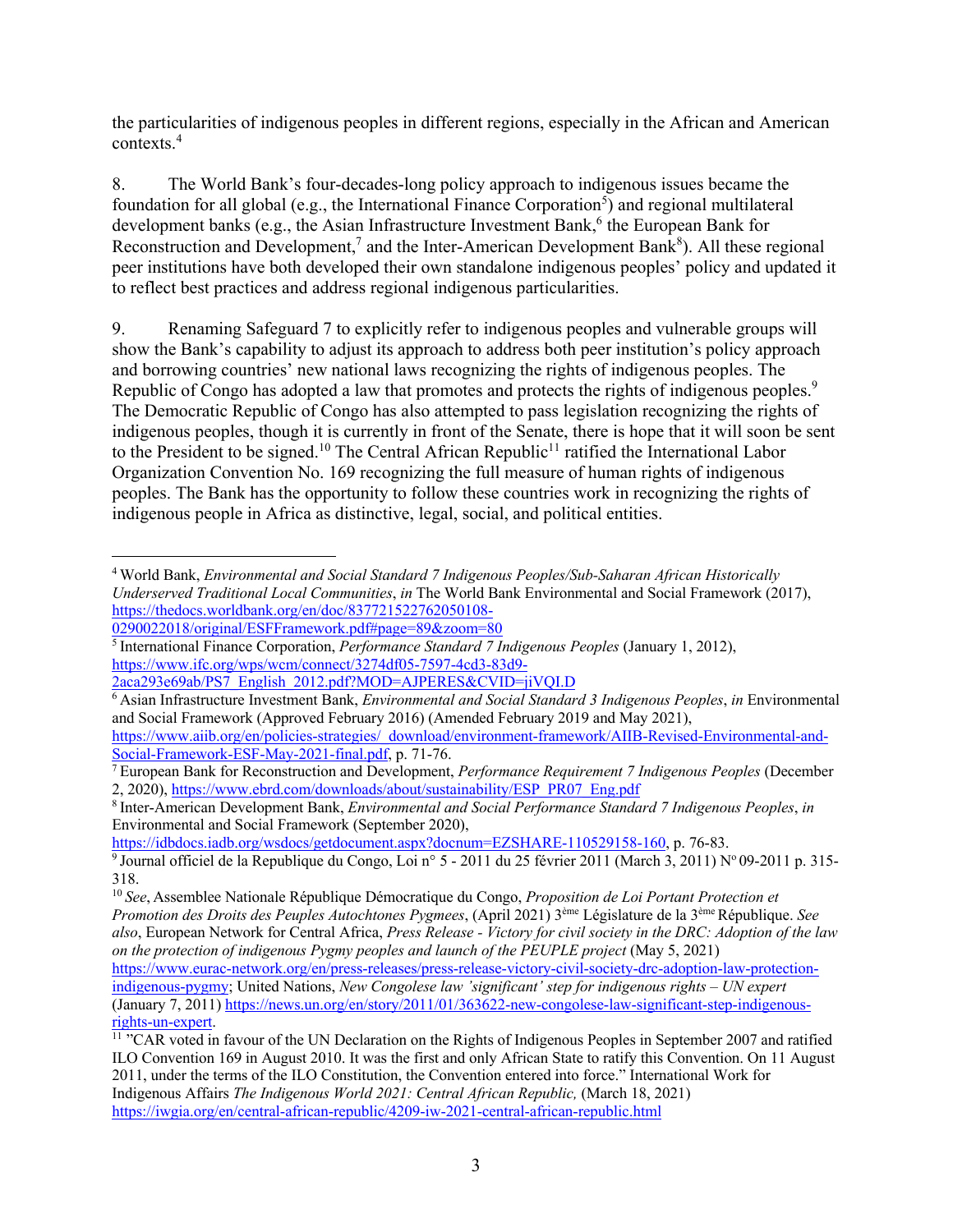10. Renaming Safeguard 7 will also help provide more clarity to both shareholders and borrowers that the seventh safeguard policy is about indigenous peoples. Vulnerability is not the right way to address indigenous peoples' issues because they are collective rights-holders, not minorities or inherently vulnerable groups. As stated in a 2006 report by the African Commission on Human and Peoples' Rights, "[t]he crucial difference between minority rights and indigenous rights is that minority rights are formulated as individual rights whereas indigenous rights are collective rights."<sup>12</sup> According to the African Charter on Human and Peoples' Rights, the most recent and advanced human rights treaty, indigenous peoples ought to be addressed as development partners because they are entitled to the right to self-determination (article 20)<sup>13</sup> and the right to development (article 22).<sup>14</sup>

11. The Bank has committed to endorse a human rights-approach to development, especially when devising indigenous peoples-related safeguard measures. According to the Bank's Safeguard 7, "[t]he AfDB views economic and social rights as an integral part of human rights, and respects the principles and values of human rights as set out in the UN Charter and the African Charter on Human and Peoples' Rights. Through the requirements of this OS the Bank encourages Borrowers to observe international human rights norms, standards, and best practices and reflect in Bank operations national commitments made under, inter alia, International Human Rights Covenants and the African Charter on Human and Peoples' Rights."15

## **II** ½**Gaps within Safeguard 7's Scope of Application**

12. Safeguard 7 can be more comprehensive by addressing regional particularities of indigenous issues in the African context. We have identified very specific situations that other peer institutions have addressed by adopting a particular safeguard measure. They include transborder indigenous peoples, pastoralist and nomadic indigenous peoples, and indigenous families that seasonally migrate. These are real situations that many indigenous peoples encounter in the region, and their unique lifestyles should be taken into account for a more comprehensive safeguard coverage. We recommend the Bank address these regional particularities within Safeguard 7's scope of application.

#### *Transborder Indigenous Peoples*

13. The existence of indigenous peoples and communities divided by a border of two or more countries is a recognized particularity of indigenous peoples in Africa. However, Safeguard 7 provides no safeguard protection for indigenous peoples under such circumstances. A 2009 report by the International Labor Organization and the African Commission on Human and Peoples' Rights

<sup>&</sup>lt;sup>12</sup> African Commission on Human and Peoples' Rights, *Indigenous Peoples in Africa: The Forgotten Peoples?*<br>(2006), p. 13, https://www.achpr.org/public/Document/file/Any/achpr wgip report summary version eng.pdf.

<sup>&</sup>lt;sup>13</sup> African Charter on Human and Peoples' Rights, art. 20 (establishing that "[a]ll peoples shall have the right to existence. They shall have the unquestionable and inalienable right to self-determination. They shall freely determine their political status and shall pursue their economic and social development according to the policy they have freely chosen").

<sup>&</sup>lt;sup>14</sup> *African Charter on Human and Peoples' Rights*, art. 22 (stating that "1. All peoples shall have the right to their economic, social and cultural development with due regard to their freedom and identity and in the equal enjoyment of the common heritage of mankind. 2. States shall have the duty, individually or collectively, to ensure the exercise of the right to development").

<sup>15</sup> African Development Bank Group, *E&S Operational Safeguard 7 Vulnerable Groups* (2022), p. 104, para 1.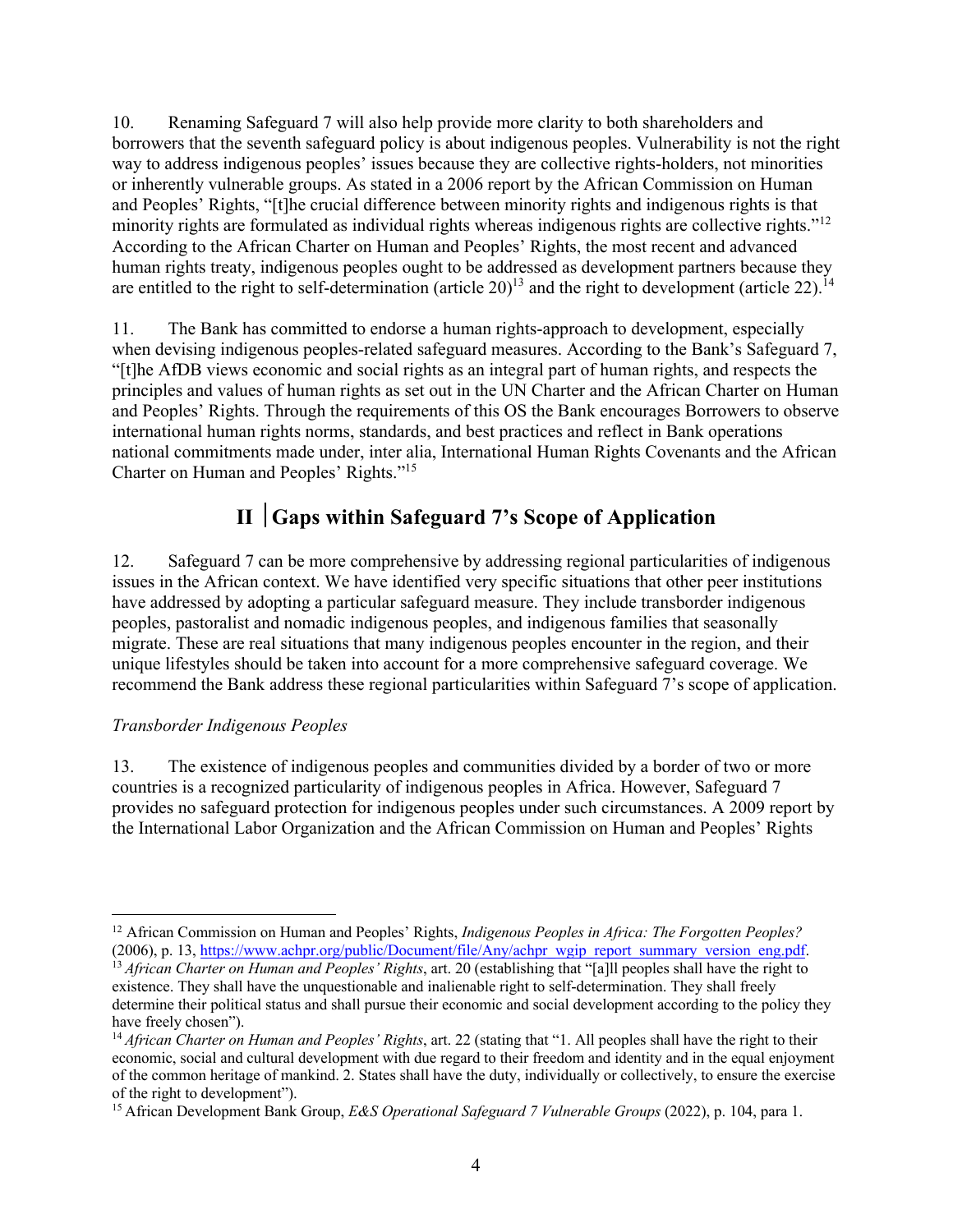identified this regional particularity in countries of North and West Africa, West and Central Africa, Central Africa, East Africa and Horn, and Southern Africa.<sup>16</sup>

14. The Inter-American Development Bank's recently updated Indigenous Peoples Policy provides guidance in this regard: "In regional projects involving two or more countries or in border areas where indigenous peoples are present, the borrowers will adopt measures to address adverse impacts of the project that might affect transborder peoples."<sup>17</sup> This safeguard is due to the need and relevance of ensuring that the borrowers in question adopt pertinent measures that take into account not only the corresponding indigenous community or people, but also the national indigenous organizations through which an indigenous community or people is represented.

#### *Pastoralist, Nomadic Indigenous Peoples*

15. Safeguard 7 does address pastoralist and nomadic indigenous peoples, but does so in an obscure way under footnote 1. According to the same 2009 report discussed above, pastoralist indigenous groups are another example of groups in Africa that are considered indigenous. For example, the Peul people are pastoralist groups that exist in West and Central Africa.<sup>18</sup> Because this specific particularity can only be found in the African context, we recommend the Bank move the reference from footnote 1 to paragraph 6.

16. The World Bank addressed this regional particularity of indigenous peoples in Africa in its recently updated Indigenous Peoples Policy: "This ESS also applies to forest dwellers, huntergatherers, pastoralists or other nomadic groups."19 As noted, this particularity, unique to Africa, was not addressed in a footnote. It is worth mentioning that the World Bank's updated safeguard framework was the first of its kind to specifically address indigenous issues particular to Africa.

#### *Indigenous Families that Seasonally Migrate*

17. The 2009 report mentioned above also identified indigenous hunter-gatherer groups with seminomadic lifestyles that temporarily and/or seasonally move to surrounding areas outside of their territories for varied reasons. This movement does not change their identification to the indigenous people or community of which they are members of nor lose them the special attachment to the indigenous territory where they live. These peoples include, but are not limited to, (1) the Tuareg, a sub-group of the Amazigh indigenous people, who have adopted a seminomadic lifestyle in North and West Africa; $^{20}$  and (2) the San people in Southern Africa who tend to live nomadic lifestyles involving seasonal hunting and gathering.<sup>21</sup> Safeguard 7 currently provides no safeguard protection to indigenous families or groups under these circumstances.

<sup>16</sup> International Labor Organization & African Commission on Human and Peoples' Rights, *Overview Report of the Research Project by the International Labor Organization and the African Commission on Human and Peoples' Rights on the Constitutional and Legislative Protection of the Rights of Indigenous Peoples in 24 African Countries* (2009), https://media.africaportal.org/documents/indigenous\_overview\_report\_english.pdf, p. 5-7.

<sup>17</sup> *Environmental and Social Performance Standard 7 Indigenous* Peoples, *supra* note 8, para. 11.

<sup>&</sup>lt;sup>18</sup> International Labor Organization & African Commission on Human and Peoples' Rights, *supra* note 16, p. 6.<br><sup>19</sup> Environmental and Social Standard 7 Indigenous Peoples/Sub-Saharan African Historically Underserved

*Traditional Local Communities*, *supra* note 4, para. 9.

<sup>20</sup> International Labor Organization & African Commission on Human and Peoples' Rights, *supra* note 16, p. 5. <sup>21</sup> *Idem*, p. 7.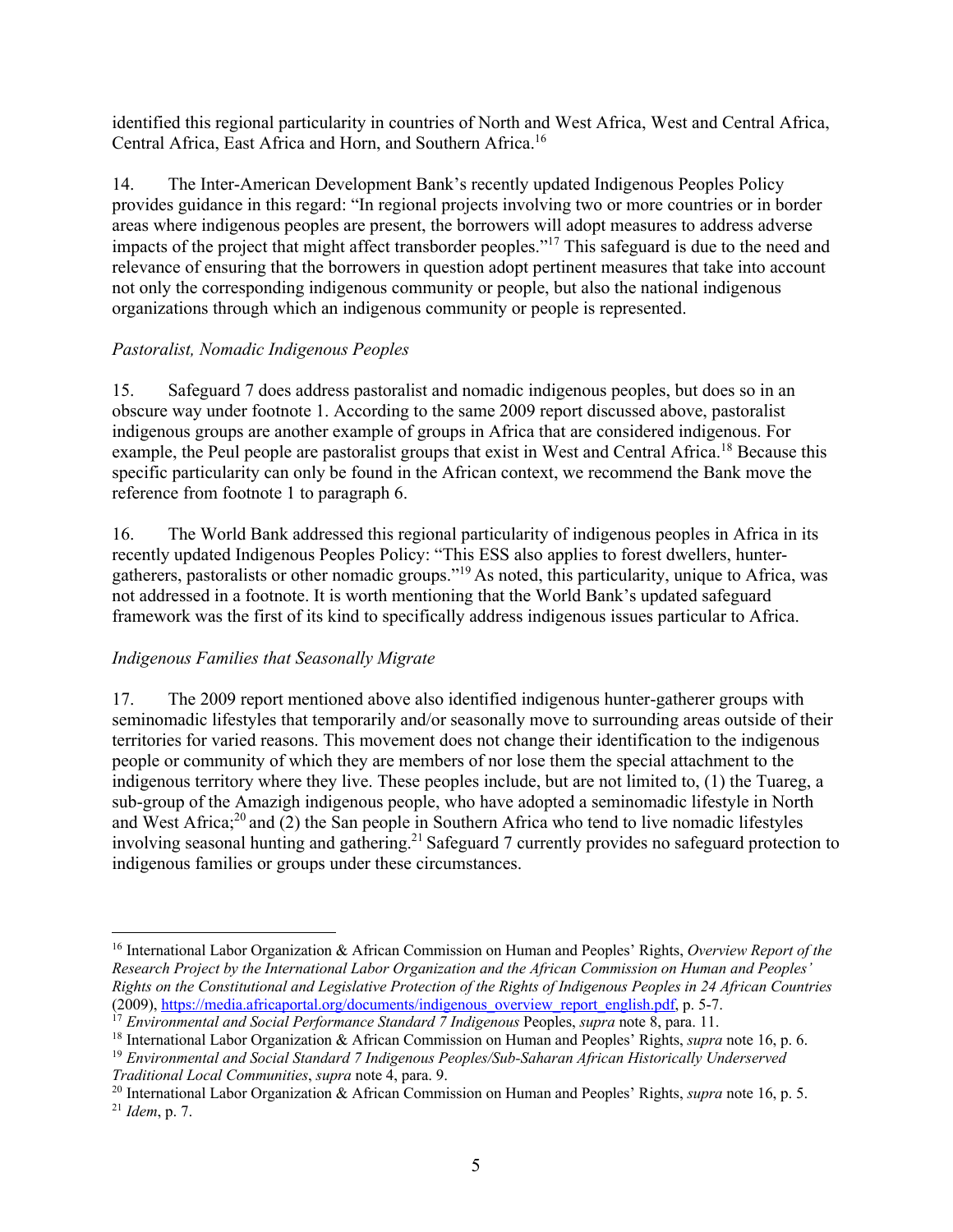18. The Inter-American Development Bank's Indigenous Peoples Policy addresses a similar particularity of indigenous peoples in the Americas, especially those located throughout the Amazon River basin and Gran Chaco region. "Indigenous Peoples may include indigenous communities who seasonally migrate outside of their territories for economic and social purposes, including hunting and gathering and participating in spiritual ceremonies."<sup>22</sup>

## **III** ½ **Shortcomings in Safeguard's 7 Due Diligence and Safeguard Measures**

19. Safeguard 7 can be strengthened by providing for elements that are missing in well-addressed safeguard measures. We have identified concrete elements that make up such safeguards –elements that peer institutions have explicitly included into their indigenous peoples' policies. These elements include prohibition of individual land titling and due process procedures in consultation processes aimed at obtaining free, prior, and informed consent. We recommend the Bank include them into Safeguard 7.

#### *Prohibition of Individual Land Titling*

20. Safeguard 7 falls short of prohibiting financial support to projects aimed at individual titling of collectively held indigenous lands. The practice of allotting indigenous lands or dividing up collectively held indigenous lands is one of the most destructive development practices because it undermines indigenous peoples' cohesive social and political structures, as well as breaks apart indigenous peoples' collective land tenure systems.

21. The Inter-American Development Bank's Indigenous Peoples Policy includes strong, clear guidance in this regard by stating, "The borrower will not pursue projects that entail individual tiling in indigenous territories."<sup>23</sup>

#### *Due Process in Consultation Procedures*

22. Safeguard 7 also falls short of requiring that due process of law govern all consultation proceedings with indigenous peoples. "Due process" is a legal term that applies in criminal law, civil law, and in administrative procedures. It is also known as the right to a fair trial. Article 7 of the African Charter on Human and Peoples' Rights strongly protects the right to a fair trial.<sup>24</sup> Due process of law is particularly important concept for procedures where human rights are at stake, such as consultations with indigenous peoples on projects that would affect their collectively held lands. Due process does not require a specific set of procedures for every case, but rather calls for the balancing of factors including the private interest that will be affected by the proposed action, the risk of a wrongful deprivation of that interest, and the likelihood that additional procedural safeguards would protect that interest, and the costs and burdens of implementing procedures.

<sup>22</sup> *Environmental and Social Standard 7 Indigenous Peoples*, *supra* note 8, footnote 162.

<sup>23</sup> *Idem,* para. 17.

<sup>24</sup> *African Charter on Human and Peoples' Rights*, Art. 7, stating that "1. Every individual shall have the right to have his cause heard. It comprises...4. The right to be tried in a reasonable time by an impartial court or tribunal."